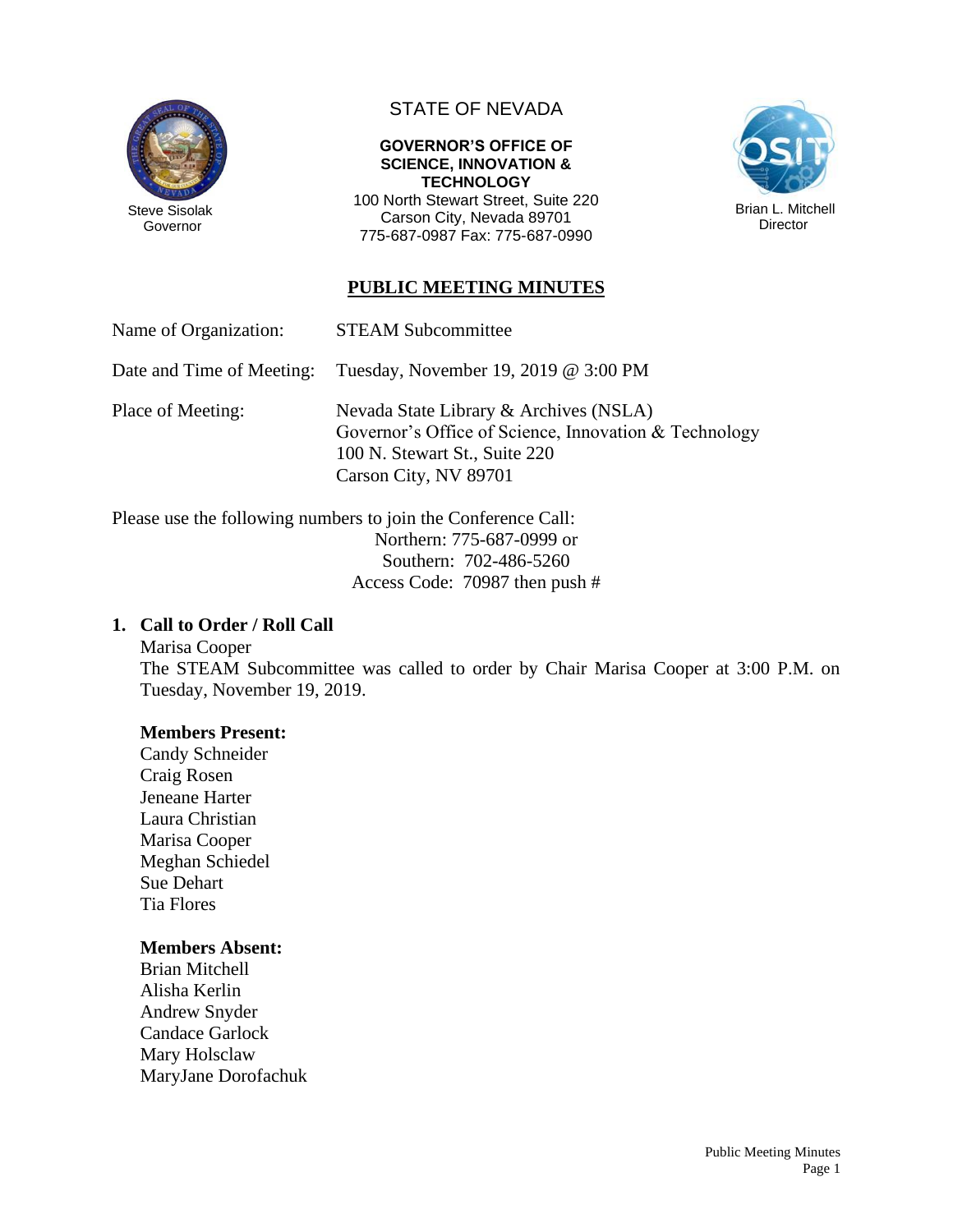Sarah Gobbs-Hill Jen Johanson

#### **Staff Present:** Tracey Gaffney Debra Petrelli

**2. Public Comment** (No action may be taken upon a matter raised under public comment period unless the matter itself has been specifically included on an agenda as an action item.) Marisa Cooper

There was no public comment.

**3. Welcoming Remarks and Announcements** (For information only) Marisa Cooper

Chair Cooper welcomed everyone and thanked the members for being on the call. She briefly discussed that preparations for the NV STEAM Conference are well under way.

**4. Approval of the Minutes from the October 17, 2019, STEAM Subcommittee Meeting** (For possible action) Marisa Cooper

Chair Cooper asked if there were any corrections or additions to the October 17, 2019 Minutes as written. None were made. Ms. Schneider made a motion to approve the Minutes of October 17, 2019 as written. Ms. Harter seconded the motion. The motion passed unanimously.

**5. Discussion on the NV STEAM Conference 2020** (For possible action) Marisa Cooper

Chair Cooper updated the subcommittee on the NV STEAM Conference 2020. She commented the only change from last year's conference is the addition of three workshops per teacher and exploring the possibility of more teachers coming in to deliver those workshops. She said she is working very closely with those teachers to help support the content of each workshop. She said Mr. Rosen and she have discussed leveraging a group of teachers to workshop the adoption of the STEM structure to create a Governor's STEAM Seal of Approval during the conference. Mr. Rosen said the idea is to create a workshop space where teachers can come together and review the STEM rubric, which has already been created, and see ways to supplement and augment it to allow for STEAM activities to be elevated within that rubric, as based on the subcommittee's white paper. He said after a deep-dive into the rubric, adjustments can be formulated to produce a quality rubric of what the STEAM program might look like.

Chair Cooper asked what the next step would be after the rubric is developed. Ms. Gaffney replied she really likes the idea of bringing this workshop to the conference and having teachers workshop the rubric based on the white paper. She said once teachers have decided what to add to the rubric, it would be applied to next year's designation application, which is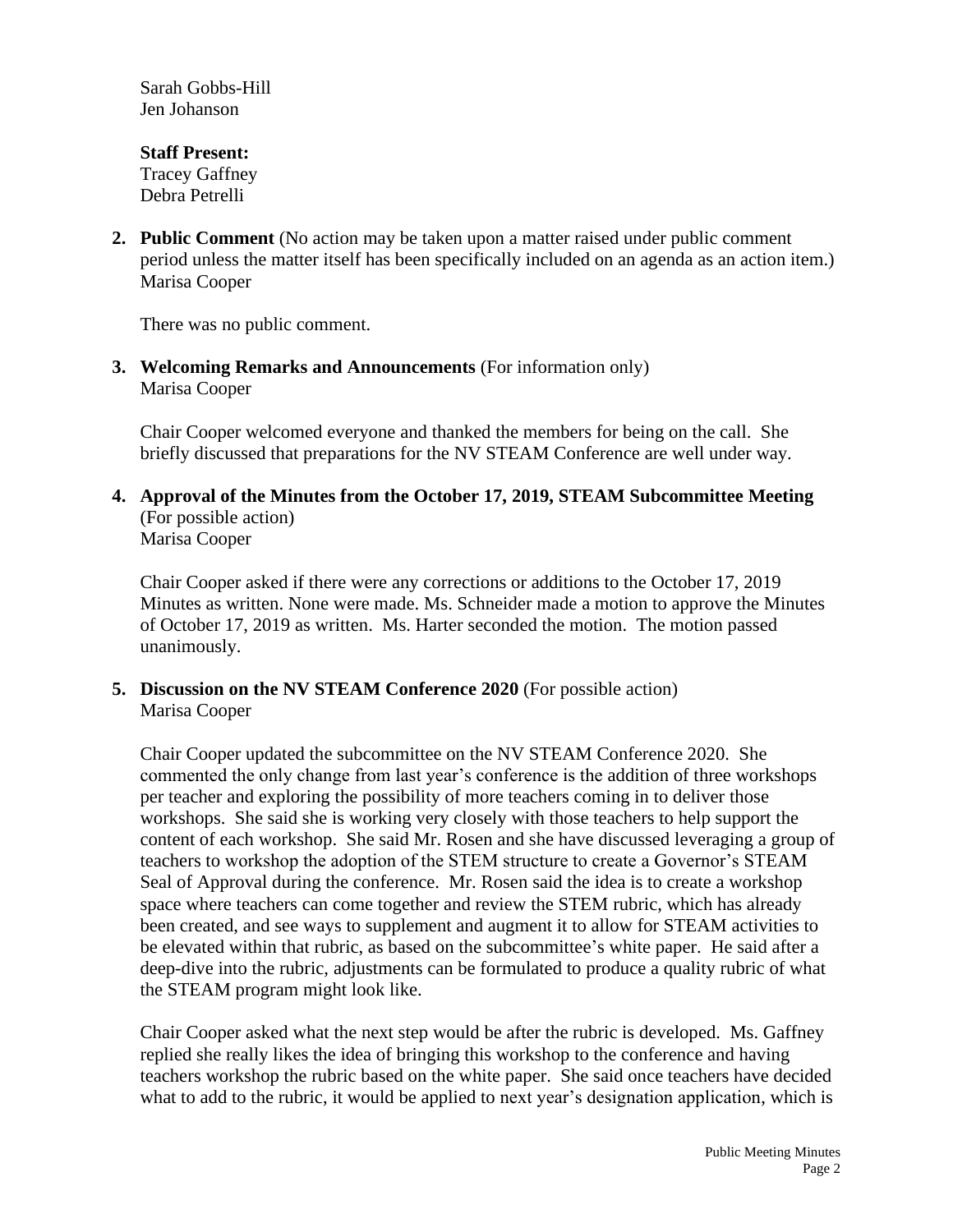solicited from OSIT. She said OSIT can assist in getting the word out about the rubric. She said schools would then apply for either a STEM designation or STEAM designation. She pointed out if the STEAM designation is applied for, those schools would be evaluated based on whatever attributes the teacher group at the conference workshop had added to the rubric. Chair Cooper asked whether applicants would be eligible as early as 2020. Ms. Gaffney replied the application coming out in Fall of 2020 could have that STEAM component included.

Ms. Schneider suggested an outline with a summary of events taking place at the conference would be helpful. Chair Cooper said she would send a short informational one-pager on the conference to everyone at the conclusion of this meeting. She said the updated schedule will be final soon and that will also be sent to everyone.

Chair Cooper said her goal is to have the website registration for the conference live by mid-December. She said this event has always been sold out within two weeks of launching it on the website. She pointed out she needs plenty of lead-time between registration and ordering materials and supplies. She further discussed some of the logistics of workshops that are new and where they will be located. Mr. Rosen commented the key-note speaker will be presenting three workshops, along with her speaking engagement. He said this will be a great opportunity for participants to engage with her. He added that every single school district has been contacted to be sure they all send delegates to this statewide STEAM conference. The goal is to have at least 2 participants from every school district in attendance. He said Chair Cooper has been working diligently to get funding to support the conference attendance. Chair Cooper said the funding she is looking to secure in the next few weeks is ideally for a team of 2 delegates from each school district, not including Washoe County, Clark County or Carson City. She is working with Ms. Dorofachuk from the Nevada Arts Council to carve out separate funding for Clark County School District to fund as many teachers who are interested in attending from the Las Vegas area and traveling from Las Vegas to Reno. She said rural district travel funding will target outlying school districts. She added that this information and registration will be found on the NV STEAM website: [\(https://www.nevadaart.org/nvsteam/info/\)](https://www.nevadaart.org/nvsteam/info/)

Chair Cooper requested that all subcommittee members be sure to provide her with up-todate names and/or logos for those organizations attending so they can be included in the website information on the conference. She added that Linda Liukas, the key-note speaker for the conference, will be providing copies of her book *Hello Ruby* on-site, and if the books are not donated, the museum will look to purchase some and have those available at a discounted price for teachers during the conference. She added that Ms. Liukas was awarded last year, the 2018 Forbes Woman in Technology, Women of the Year Award.

# **6. Discussion on Developing STEAM Policy Recommendations for Nevada** (For possible action)

Marisa Cooper

Chair Cooper said, as a general assessment, she is getting a lot of various questions that relate to this agenda item and feels there are three categories this subcommittee needs to pursue under this action item. She said at the last meeting, Ms. Gaffney introduced an example of a policy recommendation for STEAM and brought to the group the task of potentially creating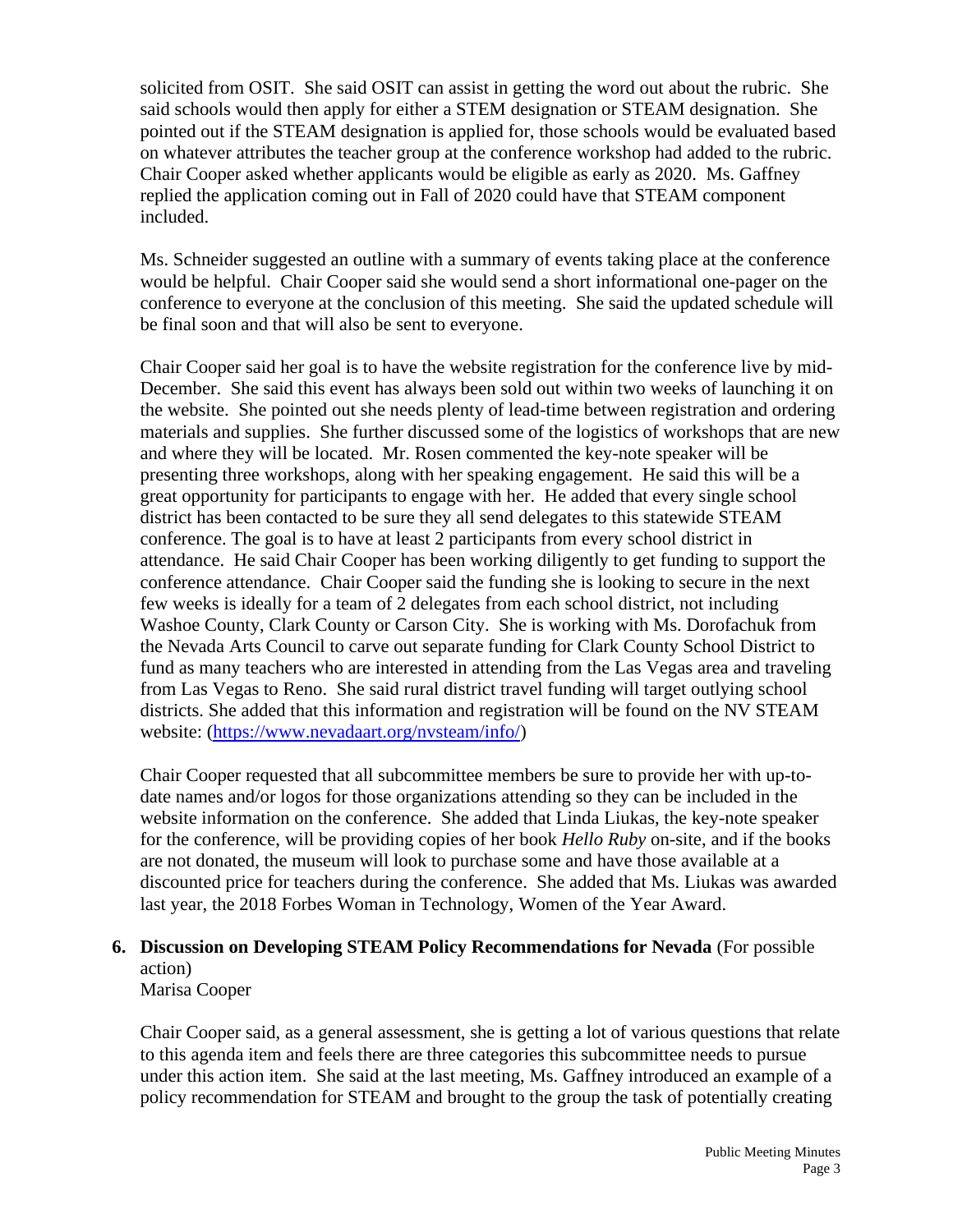something for Nevada teachers on ways they could integrate STEAM into the classroom. She asked whether this might be something the subcommittee would be interested in by possibly expanding on the white paper in terms of specific classroom examples. She added, that based on conversations at the last meeting and on meetings offline, she believes there are three needs that relate, to include; 1) Policy Recommendations, which is possibly building on or refreshing the white paper by moving to some very specific policy recommendations; 2) a Teacher STEAM Certification or Seal. She said she is getting a lot of questions about teacher resources that are available nationally, which do not necessarily do justice to the approach this subcommittee has already recommended and suggested there may be need and room for the subcommittee to develop a teacher certification, where a teacher can be STEAM certified; and 3) as STEAM expands across the state, there may be a need for a "STEAM Content Stamp of Approval" directed towards STEAM lessons, programs, or conferences that are being promoted, in which this subcommittee can put a stamp on it designating it as officially STEAM approved by the State of Nevada.

Ms. Flores commented that something being recognized in Northern Nevada, through regional arts organizations that collaborate with non-profit organizations, has been reaching out as to whether they have a program, which most do, either science or STEM, and asked how they can get their program credentialed for that arts component. She added it would be nice coming from this committee, so to have the same voice on this topic. Chair Cooper agreed, and said she believes this subcommittee is the appropriate place to generate that sort of authority with advice, support and directionality for all the STEAM work happenings throughout the State. She asked Ms. Gaffney whether the subcommittee could develop something like this, or whether there is any sort of policy adoption or authority that would need to happen for the subcommittee to implement these items. Ms. Gaffney replied this is very similar to OSIT's STEMworks program in which the Governor's STEM Advisory Council has a list of recommend STEM programs. She said any program can apply for this designation, which consists of a fairly rigorous application and includes STEM and Nevadaspecific components. She said OSIT has put together a rather large group of reviewers who evaluate those programs and once a program ranks high enough to join that list of designated STEM programs, teachers can apply for grant funding offered by OSIT, to fund the purchase of those programs and related materials or training. She said those programs are also recommended to school districts throughout the State. She suggested the subcommittee follow a process similar or add a STEAM component to include STEAM specific programs to the existing list of STEM programs. Chair Cooper asked whether the STEM program rubric and accompanying documents that guide the application through the review process could be shared with the subcommittee. She said that would give the subcommittee a good place to start. Ms. Gaffney agreed. Chair Cooper commented the existing STEM infrastructure and OSIT website could be used along with the NVSTEAM.org website, which the subcommittee has access to host and promote those programs, as well.

Chair Cooper said she feels that a STEAM stamp for a content application approval process is something the subcommittee could absolutely manage. She said she is very interested in the idea of running a teacher certification program, but is also conscientious of the fact that would be a big responsibility. Ms. Schneider said she doesn't believe that is something a subcommittee would be doing when you consider the authority involved, it would more likely fall into the jurisdiction of the Department of Education. Mr. Rosen said the subcommittee could encourage Nevada System of Higher Education (NSHE) and NSHE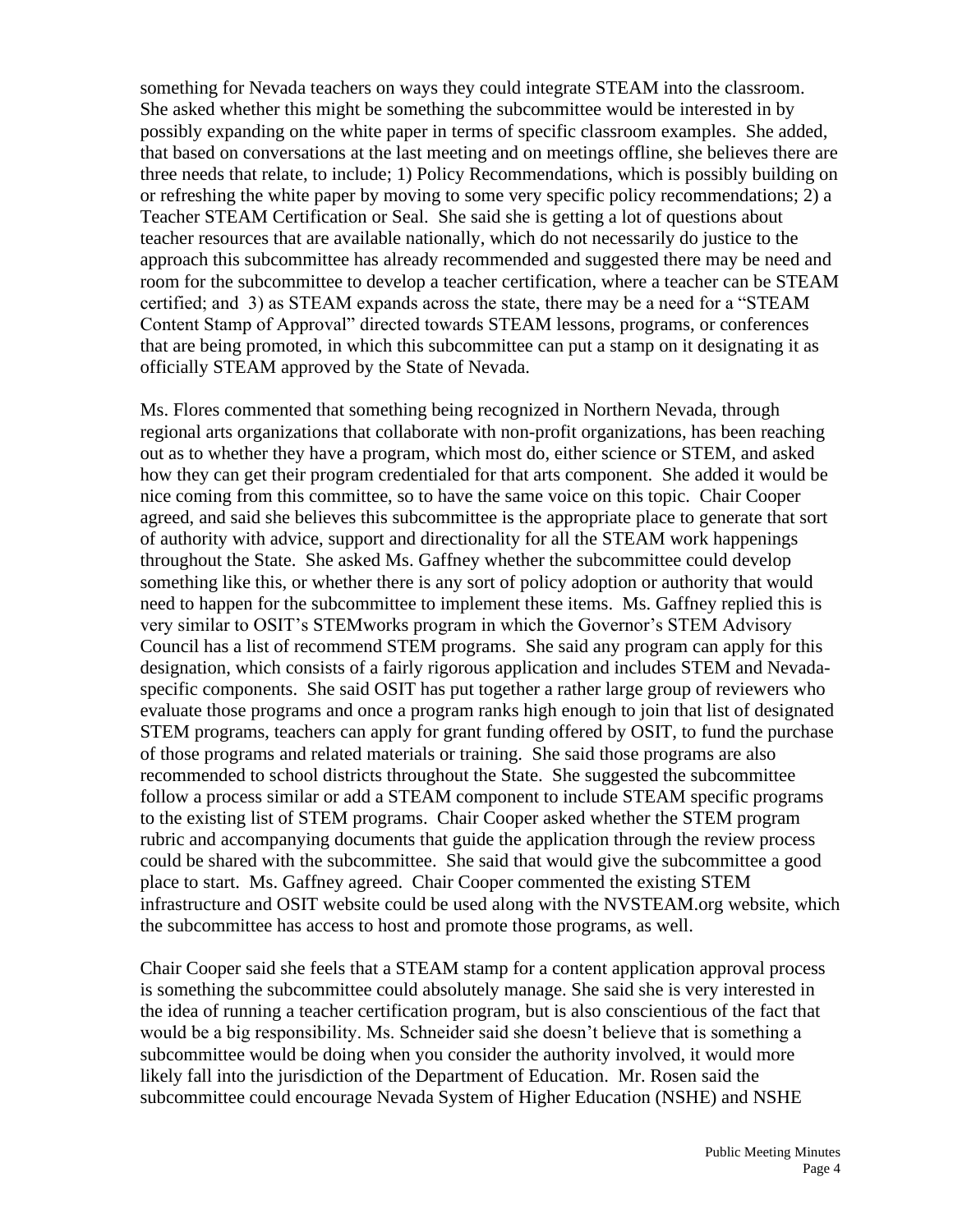institutes to create some sort of certification or STEAM seal for new teachers. Chair Cooper said Jen Johanson, the subcommittee's newest member, who unfortunately was not able to join the meeting today, is a teacher in Washoe County School District and is currently pursuing her Ph.D at University of Nevada Reno, (UNR) in STEAM education. She is currently the STEAM Lab Director at a Washoe County STEAM middle school and previously an art teacher at a high school in the Washoe County School District for many years. She commented there currently is not an actual STEAM program at UNR but understands that Ms. Johanson is working very closely with Dr. David Crowther, Professor of Science Education at UNR, and possibly building that program out. She suggested a meeting with Dr. Crowther and a conversation on what UNR is doing with STEAM and how this subcommittee can support the efforts they have underway. She said this would give the subcommittee a counterpart within higher education and within the State to further circulate STEAM through other avenues. Ms. Harter said she believes there is a need for college intervention in STEAM but feels it would be simpler if specific recommendations were addressed, instead of subareas, and added that more detail about those recommendations would be helpful. Chair Cooper asked whether this needs to be addressed specifically based on the documents received from OSIT at the last meeting of the subcommittee. She added that between the NV STEAM Conference, the State STEAM seal and the content stamp of approval modeled on the STEMworks program, this may be enough for the subcommittee to focus on currently and pointed out this does not preclude any of the other topics that have been discussed from this meeting.

Ms. Gaffney said the intention of bringing this agenda item to the table was because OSIT has had requests regarding strategy to implement STEAM in the classroom. She said OSIT believes this might be helpful to publish or share something that has practical tips and strategies for teachers. She said she agrees that working on the content approval project is going to be a big project and will require much of the subcommittee's focus. She added that Mr. Mitchell, who was unable to attend today's meeting, has some ideas on a policy paper as well that he would like to share with this subcommittee at the next meeting. She said it may be best to postpone that item until Mr. Mitchell is present. The group agreed.

Mr. Rosen said that in past conversations the subcommittee discussed the eventual need for STEAM to get some kind of funding behind it. He said since there is only one state STEAM conference, perhaps the state could come together and pull some funding to support this. He added he would like to see the subcommittee move in that direction for the advocacy piece to expand the work of the subcommittee statewide. Chair Cooper commented she expects the next meeting of the subcommittee to fall after the Christmas and New Year holidays, and an agenda item could be added for discussion on the Department of Education possibly supporting work being done by the subcommittee, as well as a policy discussion with Mr. Mitchell and his priorities for how the subcommittee might refresh or adjust a new white paper and how the subcommittee might secure funding to support that. She said policy recommendations and a teacher certificate will be tabled until the next meeting.

**7. Discussion on Designated STEAM School Program Similar to the Governor's Designated STEM School Program** (For possible action) Marissa Cooper